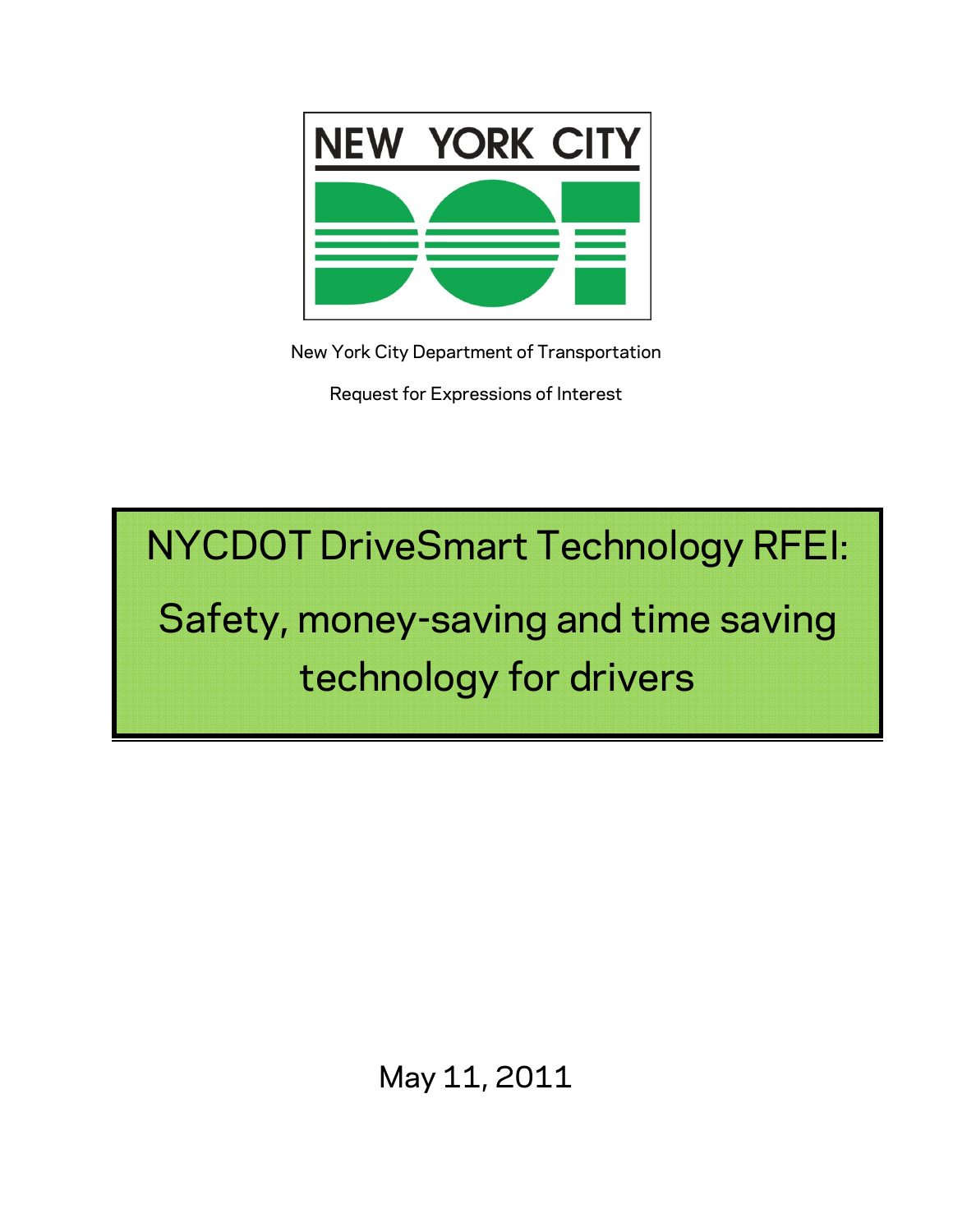# **NYCDOT DriveSmart Technology RFEI:**

# **Safety, money‐saving and time‐saving technology for drivers**

### **1. Purpose of RFEI**

This Request for Expressions of Interest ("RFEI") is issued to invite interested vendors to submit information to the New York City Department of Transportation (NYCDOT) about ways to provide driver benefits through in‐vehicle and communications technologies, software applications and related components to afford a range of services such as customized information on travel choices and cost; real-time travel conditions; personalized feedback on recent trip-making, and to support pay-as-youdrive insurance and integration of social networking and crowd sourcing. These services would help travelers make better use of the City's extensive multimodal transportation systems, bringing benefits to them individually and in the process improving the overall efficiency of system operations.

NYCDOT seeks information from interested firms on effective technology and system approaches that would accomplish these goals, taking into account the demanding New York City operating environment. NYCDOT seeks to identify how the City can help advance these technologies and services toward the goal of developing what is likely to be a multi‐jurisdictional, public‐private program. Finally, NYCDOT seeks to gauge respondents' interest in participating in near-term field tests of key program components.

# **2. Background**

NYCDOT's Strategic Plan commits the agency to a series of initiatives for improved mobility and transportation choice, safer streets, greening and public space, and reduced impact on global climate. Agency initiatives include innovative street designs to improve safety and strengthen transit, pedestrian, and cycling options, parking pricing strategies, technologically advanced traffic management, and provision of traveler information including real time traffic cameras and traffic speed data on the NYCDOT website. These initiatives have been highly successful, as evidenced by the increasing number of New Yorkers using faster and more reliable bus services, new bike lanes and public spaces; and by reduction in motor vehicle crashes. At the same time that these initiatives have been implemented, traffic speeds in the most congested parts of Manhattan have been stable or increasing, as documented by the agency's innovative use of taxi GPS speed data.

While NYCDOT's initiatives have primarily focused on the design and operation of City‐owned infrastructure – in which the agency has extensive experience and expertise – NYCDOT also recognizes that recent advances in traveler information, in‐vehicle and communications technology and related areas can also further the agency's goals. These technologies create new opportunities to provide New Yorkers with customized information on travel choices and cost; real‐time travel conditions on roadways, highways and in the transit system; personalized feedback that can assist motorists in saving time, saving money and in driving more safely; and specialized services such as dynamic ridesharing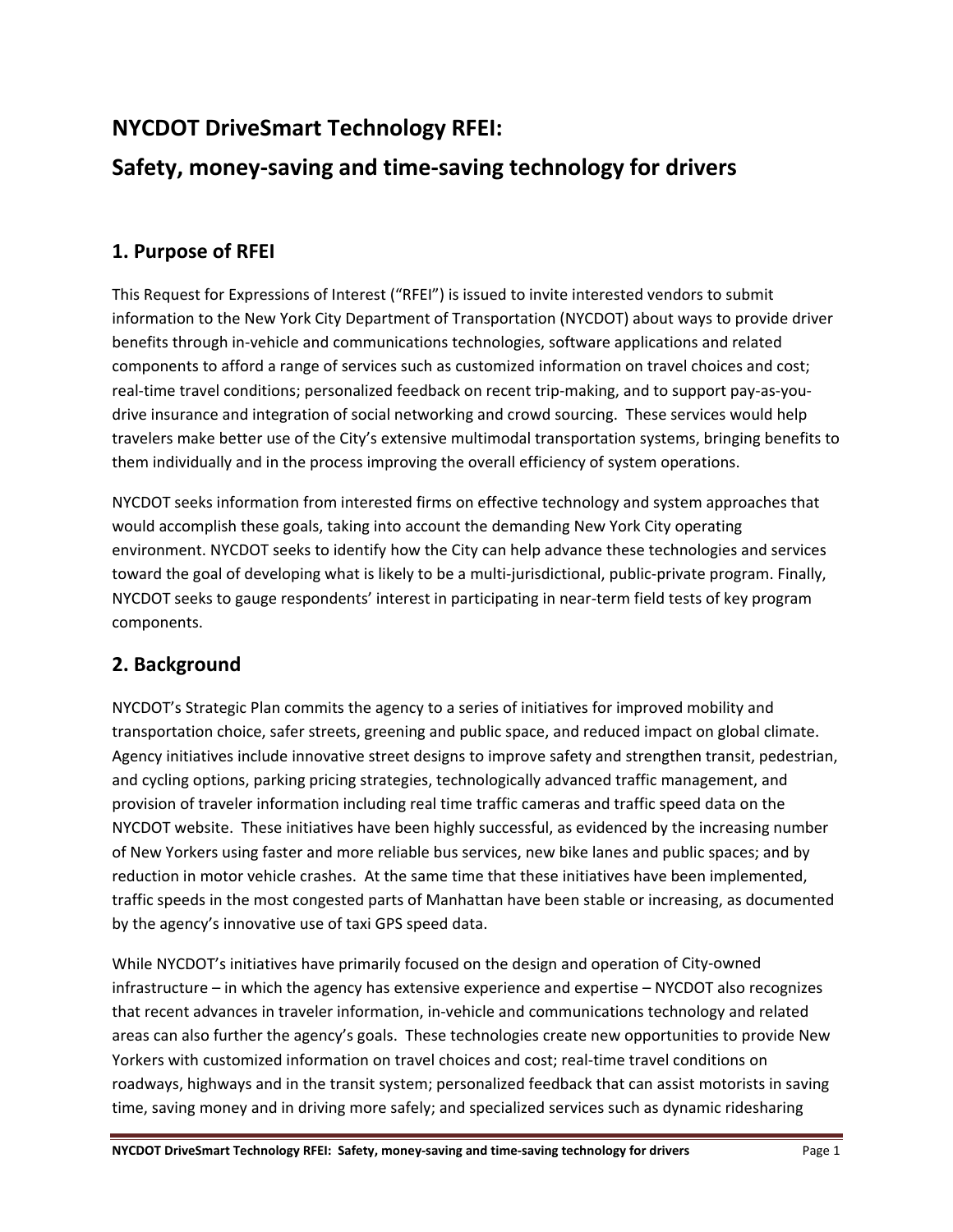which will be rolled out by NYSDOT and 511 NYRideshare in the near future. In addition, the advent of pay‐as‐you‐drive insurance (the subject of a previous RFEI which NYCDOT released on December 21, 2010), will hopefully offer opportunities to reduce driving costs to motorists and provide incentives to consolidate trips and use transit where available. Although not widely used in the transportation arena as yet, social networking and crowd sourcing have the potential to provide further opportunities to improve the operation and use of transportation networks.

Wider deployment of these technologies and programs can help individual New Yorkers make better use of the City's extensive multimodal transportation systems, bringing benefits to them individually, and in the process improving the overall efficiency of system operations. Yet many of these services are not well-developed, and they typically lack integration, ease of use and convenience.

Given projected growth in population and jobs in New York City, and understanding the City's limited ability to build new road infrastructure, it will become ever more important for the City and its residents to make smarter, more efficient use of existing roadway capacity. NYCDOT is thus interested in better understanding opportunities created by emerging technologies in New York City and to identify how the City can help advance their development and implementation in the City's dense, multi-modal environment.

Also relevant to this discussion is the increasing national attention to the problem of inadequate funding for road and transit maintenance and improvements, a problem that will only be exacerbated over time as improved fuel efficiently drives down gas tax revenues. In-vehicle technology can be used to test options for mileage‐based user fees (MBUF) recently recommended by several national commissions and incorporated into proposed federal transportation legislation. Mileage-based road charges would replace the gas tax with a fee based on some combination of mileage and potentially congestion levels, fuel efficiency and vehicle weight. A recent NCHRP/RAND Corporation report concluded that combining driver information and mobility benefits with introduction of an MBUF program offers a promising path for phasing in mileage‐based road charges. Under this approach, motorists would be attracted to participate in an opt-in MBUF program because of the value of the benefits it offers to them. This approach also provides the means to link funding decisions directly to infrastructure improvements.

### **3. Project Overview**

The new technologies discussed above have the potential to deliver tangible benefits to drivers individually and transportation system users collectively through better, smarter use of the City's multimodal transportation system. NYCDOT envisions benefits would encompass:

- Cost savings
- **•** Time savings
- Safety
- Improved travel time reliability
- Congestion reduction
- Enhanced means of system funding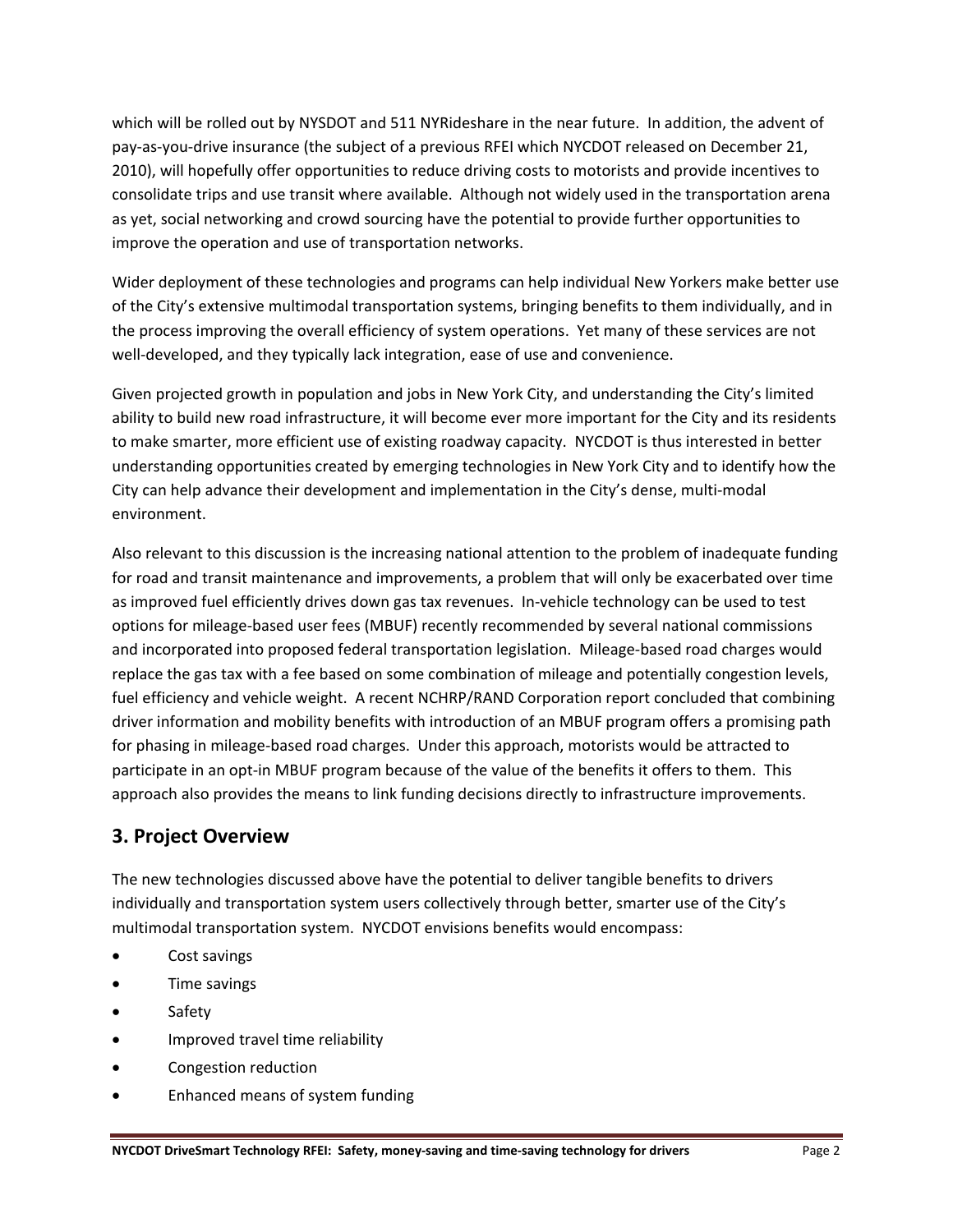As described in more detail in this RFEI, NYCDOT seeks information from interested firms on effective technology and system development approaches that would accomplish these goals, taking into account the demanding New York City operating environment.

Based in part on information obtained through the PAYDI RFEI process, NYCDOT has provisionally identified a program concept that involves integration of existing and future software applications on an in-vehicle device that would serve as a common platform, utilizing an open architecture. The device would be connected to the vehicle's OBD II port, thus providing the opportunity to integrate vehicle speed, fuel consumption and other real-time vehicle-specific information with traveler applications. The device would also be suitable for testing mileage‐based fee schedules as a replacement for the gas tax, on a trial basis. Key technology elements of this program could include (but are not necessarily limited to) the following:

- In‐vehicle device that includes GPS and communication capabilities;
- A back‐end system for data processing, software applications and customer care,

These technologies would enable the public and private sector to develop the following programmatic elements, applications, and benefits:

- Pay‐as‐you‐drive insurance through one or more industry partners;
- Software applications that provide opportunities for additional financial savings to drivers, such as personalized feedback on fuel efficiency and information on the total costs of alternative routes and modes;
- Software applications that provide "Smart Motorist" information (e.g., fastest route or most reliable route based on real‐time traffic conditions, pre‐trip traffic alerts, personalized feedback on safety, summaries of overall travel covering mileage, travel time, estimated delay, fuel usage, etc.);
- Crowd‐sourcing applications that enhance real‐time information and provide benchmarks for individual motorists to compare their fuel efficiency, travel time and cost savings and driving safety with anonymized data from other users;
- Social media applications for individual drivers and groups of drivers interested in "greening" their travel;
- Programs that provide mobility enhancement such as the ability to utilize virtual HOT lanes on current HOV facilities as well as parking payments; and
- Provisions for administering a mileage‐based pricing structure (participants will be credited for gas taxes paid).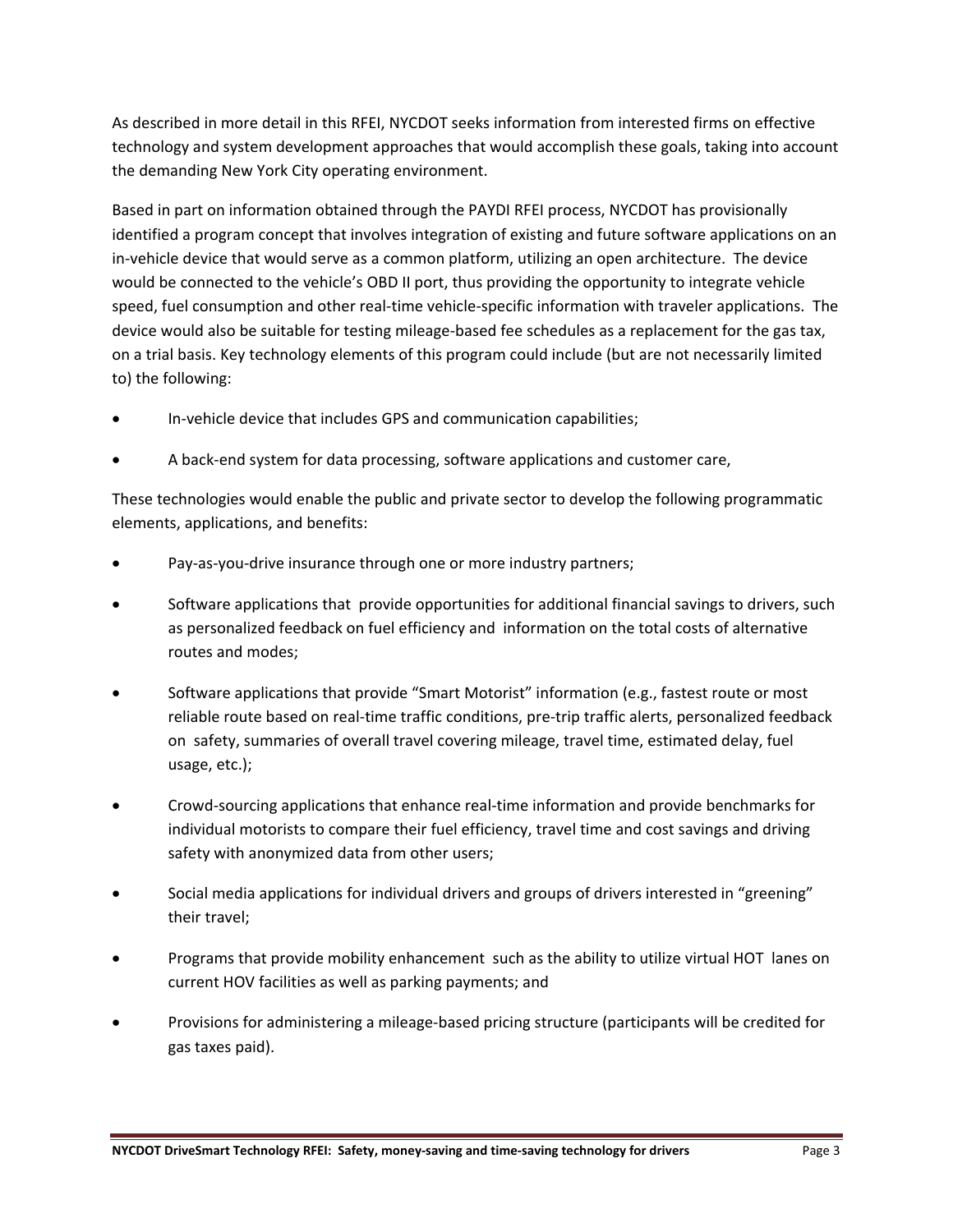Finally, the technology and programmatic elements need to be developed in concert with the following principles:

- An identifiable entity or entities responsible for customer care, regardless of the shape and dimension of public/private partnership;
- An open architecture that lends itself to participation by multiple benefit providers within the public and private sectors; and
- Options for drivers to maintain appropriate levels of control of their personal information.

The City envisions that public‐private trials of individual components, and combinations of components could take place in the near term, providing all parties with lessons learned that could inform the strategic, long‐term development of the program. The City's 8.4 million residents, 6,000 miles of streets, and wide range of transportation choices provide an ideal test bed to demonstrate the effectiveness and readiness of individual and multiple components.

## **4. The role of this RFEI and points of interest to NYCDOT**

This RFEI will allow us to engage with technology providers in an open but structured way, providing the City with insight into current industry best practices. The interaction with industry will be iterative (including written responses to this RFEI, follow up interviews and meetings, and opportunities for field tests), with an overall focus on:

- Improving the City's understanding of the technology components required to foster the program of benefits described in this document, and
- Determining what role the City can and should play in developing and rolling out these benefits.

Key questions and response guidelines for each of the areas are shown below:

#### *4.1* **Improving the City's understanding of technology components**

- *4.1.1* What travel decisions lend themselves to value‐added information services? What information needs to be given to travelers to enable the benefits described in this document?
- *4.1.2* How can the information be aggregated and delivered to travelers in a way that is useful for making travel decisions?
- *4.1.3* How can applications be designed and integrated to encourage ongoing engagement of participants? What is the role of social media and crowd sourcing?
- 4.1.4 How can benefits be developed through a near-term field trial? What technologies are available now to provide these benefits, and what can be learned through field trials?
- *4.1.5* How can still‐emerging technologies be integrated into a larger system of benefits in the long term? What technologies are still emerging? How can lessons learned from near-term trials inform the development and integration of technologies that are not ready today?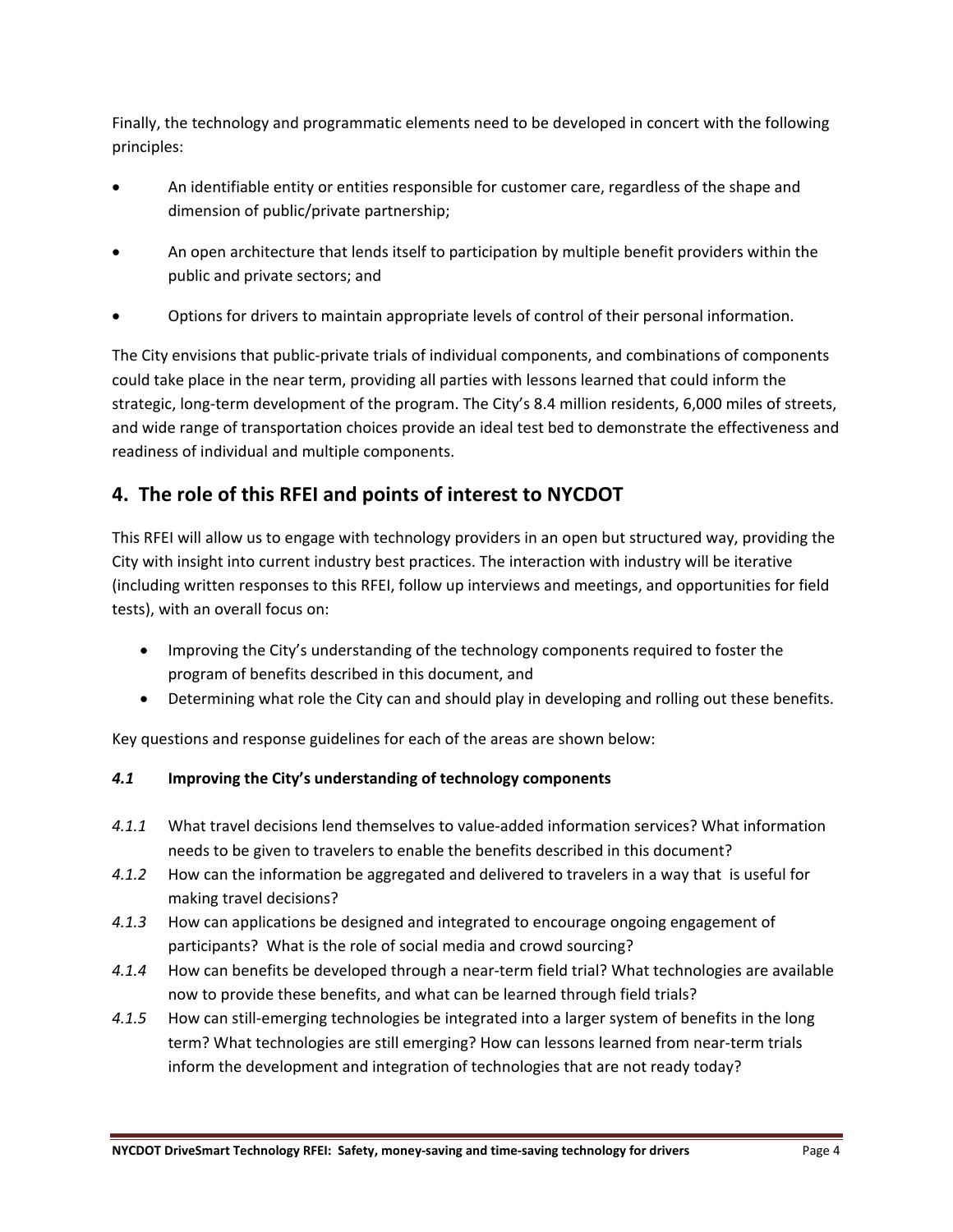*4.1.6* How can the initial rollout of program elements be structured in an open way to avoid path dependence, and to preserve the ability of new stakeholders to integrate components into the program?

Respondents are asked to provide a *concept‐level diagram* of key system components, and how they work together. The diagram gives respondents an opportunity to highlight integration challenges, and to point out which components are available in the near-term, and which are still emerging.

#### *4.2* **Determining the role for the City**

- *4.2.1* How can strategic decisions about technology (platform type, communications, privacy strategies) be sequenced properly? What decisions need to be made now, and what decisions can be deferred until more is learned from trials and other near-term activities?
- *4.2.2* How can public and private stakeholders be coordinated to deliver a cohesive system? How can integration of key components be handled?
- *4.2.3* How can field tests, using the unique test bed offered by the City's 8.4 million residents, be used strategically to address concerns about functionality, integration, and user acceptance and participant engagement of the benefits package described in this RFEI?
- *4.2.4* What role can city government play in fostering effective trials?

Respondents are asked to provide a diagrammatic *road map* showing a sequence of key decisions and actions for public and private partners in the system described in this RFEI. The road map should suggest roles for the City in the development process, particularly with respect to fostering effective field trials. Respondents should indicate interest in participating in field tests at no cost to the City, with proposed scope and timeframe.

#### **5. Submission Requirements**

#### **5.1 Content**

All submittals ("Submittals") must be in writing and in electronic format (CD or DVD) and delivered **by‐hand or by a nationally recognized express mail carrier** to NYCDOT at the address designated in Section 5.2 below. Submittals should include the information listed below:

- Respondent's Information
	- Provide contact information, including, the legal name of your firm or entity, business address, name of contact, telephone and email.
	- Provide a summary of your firm's background and experience related to the development and deployment of in‐vehicle device technology and related systems. Please do not submit standard marketing material.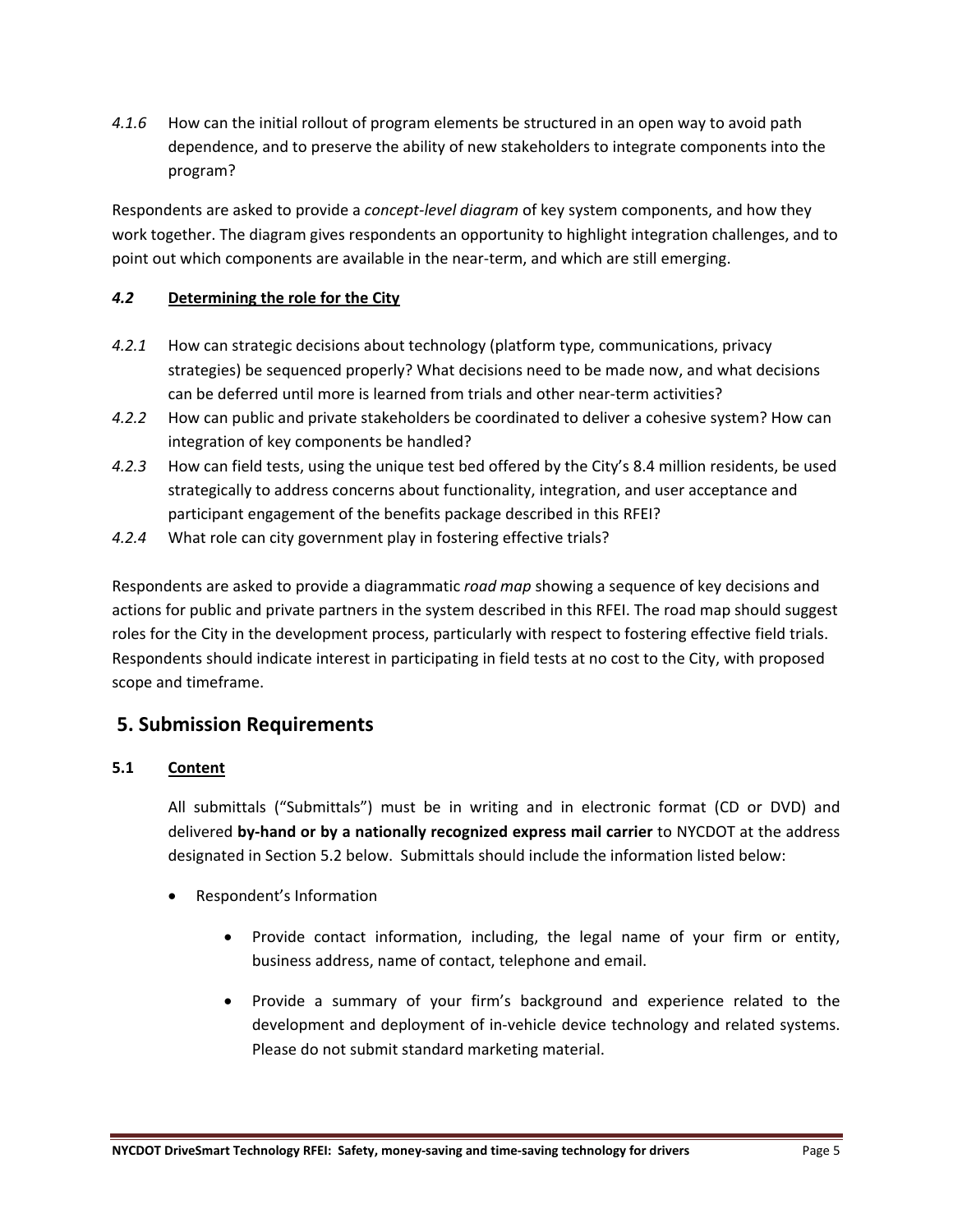- Response to NYCDOT Points of Interest
	- Attempt to address all the questions listed in Section 4, the concept-level diagram and road map, and any other information you deem critical and responsive to the **City**

#### 5.2 **Submission Details**

Any inquiries concerning this RFEI should be directed by e-mail, under the subject line "Technology RFEI Q&A", to TechnologyRFEI@dot.nyc.gov. *Final Submissions are due June 30, 2011 at 4:00 pm EST.*

A pre‐submission meeting will be held at 1:00 PM on May 25, 2011 at NYCDOT, 55 Water Street – Bid Room A, New York, NY. The deadline for submission of written requests for clarification is June 2, 2011 at 4:00 p.m. EST. NYCDOT will circulate questions and answers, including those asked at the pre‐submission meeting, to respondents who provide e‐mail addresses no later than June 15, 2011. DOT will post answers to all submitted questions on the NYCDOT webpage.

**Final Submissions are due June 30, 2011 at 4:00 pm EST**. Please submit three copies of your submission, printed on both sides (double-sided) on paper with no less than 20% post-consumer material content, as well as one electronic copy in PDF form on CD or DVD. Submissions should be mailed to:

**New York City Department of Transportation Division of Planning and Sustainability 55 Water Street – 9th Floor New York, NY 10041 Attn:Heather Richardson – Technology RFEI**

#### **6. Additional Information**

- 6.1 This RFEI is not intended as a formal offering for the award of a contract or for participation in any future solicitation.
- 6.2 NYCDOT does not intend to grant or issue any agreements on the basis of this RFEI.
- 6.3 NYCDOT, the City and their officials, officers, agents and employees make no representation or warranty and assume no responsibility for the accuracy of the information set forth in this RFEI.
- 6.4 Neither NYCDOT nor the City shall be liable for any costs incurred by any respondent in the preparation, submittal, presentation or revision of its submission. Neither NYCDOT nor the City shall be obligated to pay and shall not pay any costs in connection with the preparation of such submissions.